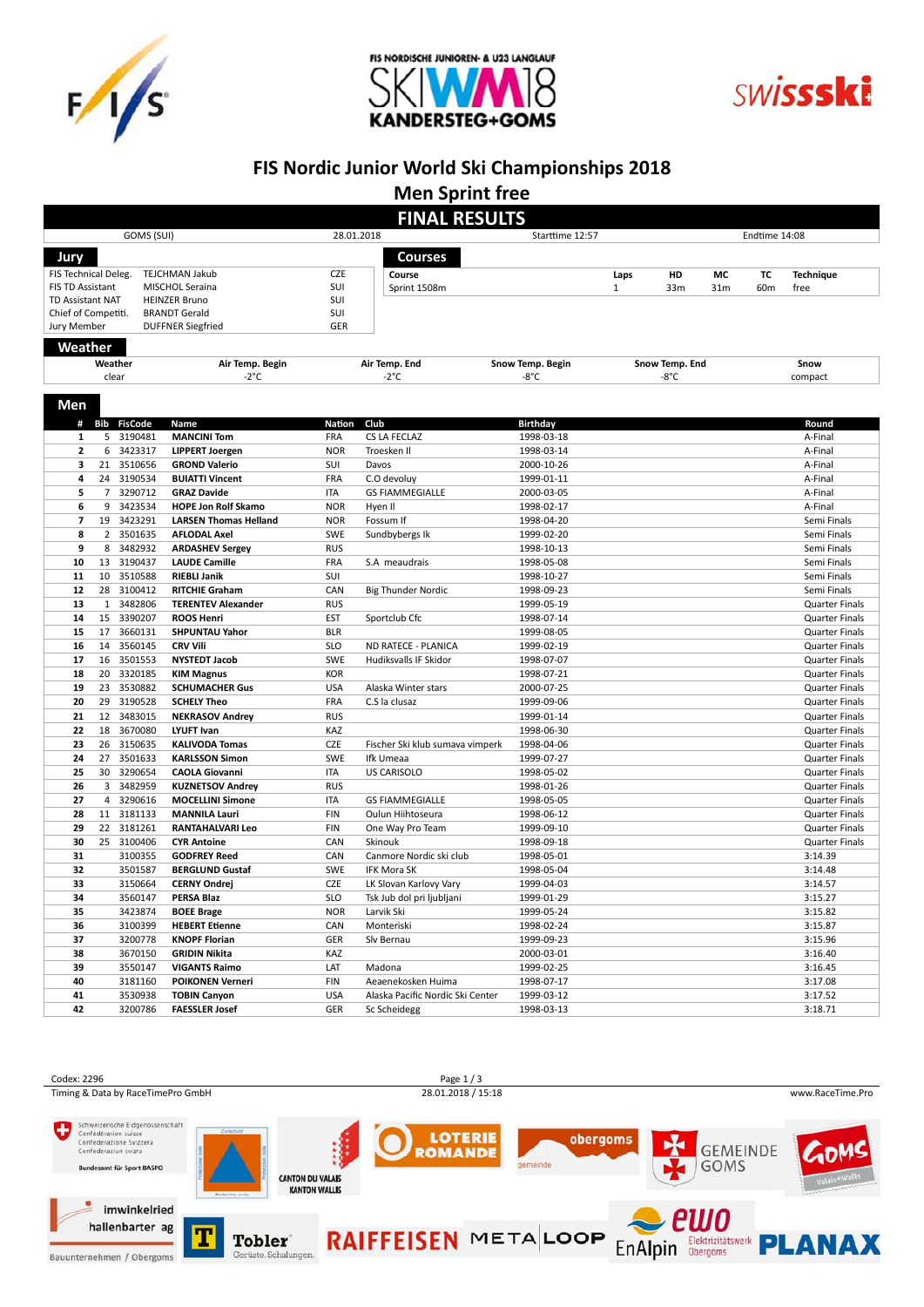





# **FIS Nordic Junior World Ski Championships 2018**

#### **Men Sprint free**

| <b>FINAL RESULTS</b> |                    |                                                    |             |                                  |                          |            |                    |
|----------------------|--------------------|----------------------------------------------------|-------------|----------------------------------|--------------------------|------------|--------------------|
|                      | # Bib FisCode      | Name                                               | Nation Club |                                  | <b>Birthday</b>          |            | Round              |
| 43                   | 3670096            | ZHARNOSSENKO Nikita                                | KAZ         |                                  | 1998-07-24               |            | 3:18.93            |
| 44                   | 3150741            | <b>KOZLOVSKY Vladimir</b>                          | CZE         |                                  | 1999-02-19               |            | 3:19.13            |
| 45                   | 3510613            | <b>GROND Flurin</b>                                | SUI         | Davos                            | 1999-04-04               |            | 3:19.24            |
| 46                   | 3510587            | <b>KELLER Cedric</b>                               | SUI         |                                  | 1999-06-20               |            | 3:19.34            |
| 47                   | 3181155            | <b>VUORINEN Lassi</b>                              | <b>FIN</b>  | SkiTeam 105                      | 1998-01-23               |            | 3:19.49            |
| 48                   | 3430276            | <b>HARATYK Mateusz</b>                             | POL         | Nks Trojwies beskidzka           | 1998-05-27               |            | 3:19.52            |
| 49                   | 3200755            | <b>SAUERBREY Chris Ole</b>                         | GER         | Sc Steinbach-hallenberg          | 1998-09-04               |            | 3:19.78            |
| 50                   | 3390240            | <b>HIMMA Martin</b>                                | <b>EST</b>  | Tamsalu Ao skiclub               | 1999-08-30               |            | 3:19.83            |
| 51                   | 3740072            | MIKAYELYAN Mikayel                                 | ARM         | Ashocq Cross-country school      | 1999-07-10               |            | 3:20.06            |
| 52                   | 3050294            | <b>MUEHLBACHER Fredrik</b>                         | AUT         | <b>HSV Saalfelden</b>            | 1998-01-30               |            | 3:20.78            |
| 53                   | 3120099            | <b>ZHU Mingliang</b>                               | <b>CHN</b>  | Hei Longjiang                    | 1998-04-15               |            | 3:20.95            |
| 54                   | 3530894            | <b>SCHULZ Karl</b>                                 | <b>USA</b>  | New York Ski Ed Foundation       | 1998-02-03               |            | 3:20.96            |
| 55                   | 3300536            | <b>OTAKI Hyuga</b>                                 | <b>JPN</b>  | Nihon Unv.                       | 1998-10-25               |            | 3:21.26            |
| 56                   | 3290728            | <b>MANZONI Francesco</b>                           | <b>ITA</b>  | ALTA VALTELLINA                  | 2000-09-07               |            | 3:21.45            |
| 57                   | 3060019            | <b>DE MARRE Thibaut</b>                            | BEL         | SRHF                             | 1998-02-23               |            | 3:21.50            |
| 58                   | 3090118            | <b>VIYACHEV Nikolay</b>                            | <b>BUL</b>  | SK Panichishte 2009              | 1998-08-08               |            | 3:21.84            |
| 59                   | 3560155            | <b>JAN Miha</b>                                    | <b>SLO</b>  | <b>Tsk Bled</b>                  | 2000-09-09               |            | 3:22.20            |
| 60                   | 3530911            | <b>JAGER Luke</b>                                  | <b>USA</b>  | Alaska Pacific Nordic Ski Center | 2000-01-17               |            | 3:22.21            |
| 61                   | 3120110            | <b>ZHANG Chunyu</b>                                | <b>CHN</b>  | China Ski association            | 1998-03-05               |            | 3:22.61            |
| 62                   | 3460055            | <b>FORIKA Szabolcs</b>                             | ROU         | Css Gheorgheni                   | 2001-05-21               |            | 3:22.68            |
| 63                   | 3200733            | <b>UNGER Philipp</b>                               | GER         | Sv Stuetzengruen                 | 1998-03-14               |            | 3:22.78            |
| 64                   | 3150639            | <b>MANEK Jiri</b>                                  | <b>CZE</b>  | Fischer Ski klub sumava vimperk  | 1998-05-19               |            | 3:23.18            |
| 65                   | 3690108            | <b>ORLYK Andrii</b>                                | <b>UKR</b>  |                                  | 1998-03-06               |            | 3:27.15            |
| 66                   | 3050309            | <b>WALLINGER Daniel</b>                            | AUT         |                                  | 1999-11-26               |            | 3:27.70            |
| 67                   | 3700093            | <b>MIKUS Jan</b>                                   | <b>SVK</b>  | Kbl Jasna                        | 1998-07-23               |            | 3:28.38            |
| 68                   | 3050281            | <b>MRKONJIC Lukas</b>                              | <b>AUT</b>  | USV Fuschl                       | 1999-02-22               |            | 3:29.38            |
| 69                   | 3390241            | <b>VAHER Risto</b>                                 | <b>EST</b>  | Skiclub Joulu                    | 1998-12-23               |            | 3:30.01            |
| 70                   | 3460053            | <b>DIRTU-LUNIC Valentin</b>                        | ROU         | Css Vatra dornei                 | 2000-06-26               |            | 3:30.22            |
| 71                   | 3090120            | <b>OGNYANOV Simeon</b>                             | <b>BUL</b>  | Sk Rilski skior                  | 1999-04-12               |            | 3:30.58            |
| 72                   | 3300693            | <b>HIROSE Ryo</b>                                  | <b>JPN</b>  |                                  | 2000-11-06               |            | 3:31.36            |
| 73                   | 3300581            | <b>TONOZUKA Yusei</b>                              | <b>JPN</b>  | Akita Hokuyo High School         | 2000-01-15               |            | 3:32.54            |
| 74                   | 3780055            | <b>BAJORAVICIUS Azuolas</b>                        | LTU         | Sk Viesulas                      | 1999-02-08               |            | 3:32.82            |
| 75                   | 3780058            | <b>KLISEVICIUS Deimantas</b>                       | LTU         | Iksc                             | 1999-12-09               |            | 3:33.44            |
| 76                   | 3690116            | NIKONOVYCH Oleksandr                               | <b>UKR</b>  |                                  | 1999-07-04               |            | 3:34.31            |
| 77                   | 3460058            | <b>RUSU Vasile</b>                                 | ROU         | Css Vatra dornei                 | 1999-01-05               |            | 3:34.43            |
| 78                   | 3380058            | <b>VUKONIC Fran</b>                                | <b>CRO</b>  | Sk Goranin                       | 1998-05-13               |            | 3:34.46            |
| 79                   | 3520076            | <b>FIRAT Yusuf Emre</b>                            | <b>TUR</b>  |                                  | 2000-03-20               |            | 3:34.99            |
| 80                   | 3690111            | <b>KOSTRUBA Yan</b>                                | <b>UKR</b>  |                                  | 1999-07-18               |            | 3:35.79            |
| 81                   | 3660141            | LAMAKA Yauheni                                     | <b>BLR</b>  |                                  | 1998-12-01               |            | 3:35.88            |
| 82                   | 3670127            | <b>MOSKALENKO Nikita</b>                           | KAZ         |                                  | 1998-01-03               |            | 3:35.92            |
| 83                   | 3090122            | <b>PENCHEV Martin</b>                              | <b>BUL</b>  | Sk Uzana 2007                    | 1998-12-21               |            | 3:36.22            |
| 84                   | 3040131            | <b>BURTON Liam</b>                                 | AUS         |                                  | 1998-07-30               |            | 3:37.02            |
| 85                   | 3660145            | <b>VALYNKO Aliaksandr</b>                          | <b>BLR</b>  |                                  | 1998-08-16               |            | 3:37.96            |
| 86                   | 3220050            | <b>WOLFE Hamish</b>                                | GBR         | Huntly                           | 1998-10-19               |            | 3:40.04            |
| 87                   | 3300674            | YUMOTO Koya                                        | <b>JPN</b>  | Nakano Rissikan High School      | 2001-09-13               |            | 3:40.31            |
| 88                   | 3430257            | <b>SKOWRON Michal</b>                              | POL         | MKS Karkonosze                   | 1998-09-05               |            | 3:40.83            |
| 89                   | 3380050            | <b>SKENDER Marko</b>                               | CRO         | <b>TSK Ravnogorac</b>            | 2001-07-09               |            | 3:44.11            |
| 90                   | 3690127            | YERMOLAIEV Illia                                   | <b>UKR</b>  |                                  | 2000-05-11               |            | 3:45.61            |
| 91<br>92             | 3390234<br>3030017 | <b>KALEV Christopher</b><br><b>DAL FARRA Marco</b> | EST<br>ARG  | Sportclub Cfc<br>Cab             | 1999-07-06<br>1998-09-21 |            | 3:47.51<br>3:48.91 |
| 93                   | 3040125            | DE CAMPO Seve                                      | AUS         |                                  | 1998-07-15               |            | 3:49.53            |
| 94                   | 3080023            | <b>LIMA Lucas</b>                                  | <b>BRA</b>  | National Junior Team             | 2001-10-03               |            | 3:51.63            |
| 95                   | 3520074            | <b>KURNAZ Firat</b>                                | <b>TUR</b>  |                                  | 2000-02-22               |            | 4:01.56            |
| 96                   | 3240034            | <b>GYALLAI Mate Janos</b>                          | <b>HUN</b>  | <b>GYOTRI SE</b>                 | 2000-03-28               |            | 4:09.55            |
| 97                   | 3340014            | <b>TAWK Samer</b>                                  | LBN         | Mount Cedars Bcharri             | 1998-09-03               |            | 4:11.50            |
| 98                   | 3340017            | <b>TAWK Anthony</b>                                | LBN         | Down Hills                       | 1999-03-06               |            | 6:17.41            |
|                      |                    |                                                    |             |                                  |                          |            |                    |
|                      | Entries 98         | Ranked 30                                          |             | DNS 0                            | DNF<br>0                 | <b>DSQ</b> | 0                  |